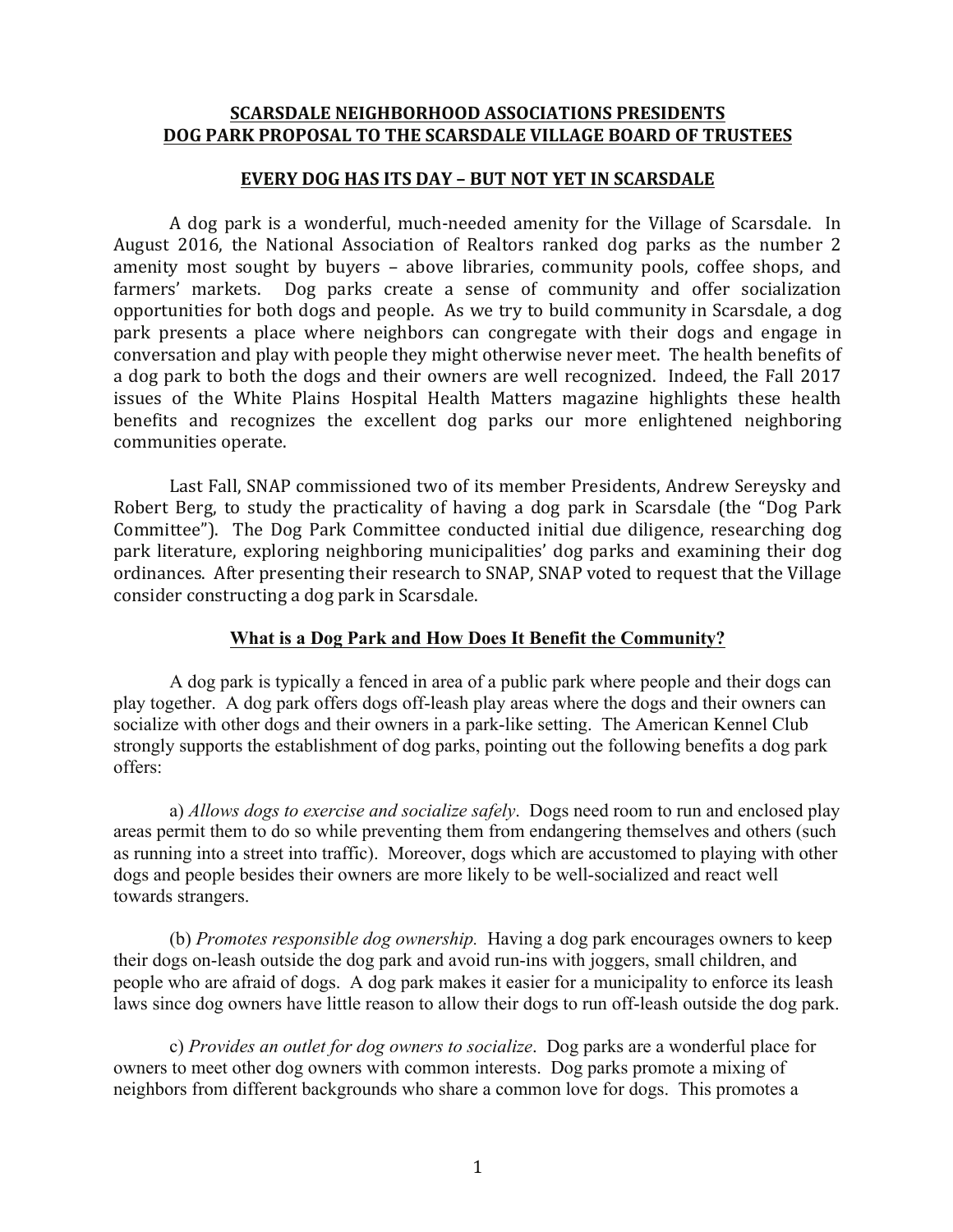breakdown of social barriers and fosters an important sense of community. Dog owners also benefit from the knowledge of other dog owners regarding issues they may have with their dogs.

 d) *Makes for a better community by promoting public health and safety*.Well-behaved and socialized dogs are better neighbors. They are less likely to create a nuisance, bark excessively, or destroy property. A well-used dog park means people and dogs in the park year round, helping to deter crime or vandalism.

### **Where are Appropriate Sites for a Scarsdale Dog Park?**

Scarsdale is blessed with lots of public park space, including 10 neighborhood parks, a 4-pool swimming complex with play areas, 5 major playing fields, 26 tennis courts, platform tennis courts, and the 10-acre Weinberg Nature Center.

## **Dog Park Design and Requirements**

The Dog Park Committee envision two large fenced in areas – one for large dogs and one for small dogs. Each would be equipped with a double-gated entry to keep dogs from escaping and to facilitate wheelchair access. Each should be outfitted with shade and water for both dogs and owners, along with benches. Cleaning supplies, including covered garbage cans, waste bags, and pooper scooper stations should be provided. Signs would be posted specifying dog park hours and rules.

The Village public works department would be tasked with maintaining the dog park, keeping it properly supplied, and removing waste on a daily basis.

The Dog Park Committee believes that the Village can construct and maintain the  $\log$  park at minimal cost, especially considering the tremendous benefit it will provide to the community.

The Dog Park Committee proposes that some of the costs of the dog park be funded from the annual Village dog licensing fee. New York State law requires that all dogs older than four months which are "harbored" within a municipality must be licensed by that municipality, and proof of current rabies vaccination must be provided with each renewal. Currently, the Village of Scarsdale assesses an annual dog license fee of \$20 for neutered (or spayed) dogs, \$28 for un-neutered (or non-spayed) dogs over four months of age, and \$23 for dogs under four months of age, whether or not neutered or spayed.

Anecdotally, we believe that well over one thousand dogs are harbored within the Village of Scarsdale, yet probably less than half are properly and currently licensed. We propose that only properly and currently licensed dogs be allowed to use the dog park. Because of the attractiveness of the dog park, enforcement of this policy will likely encourage dog owners to ensure that their dogs are properly licensed, and thereby, will provide incremental revenues to the Village to offset the cost of the dog park.